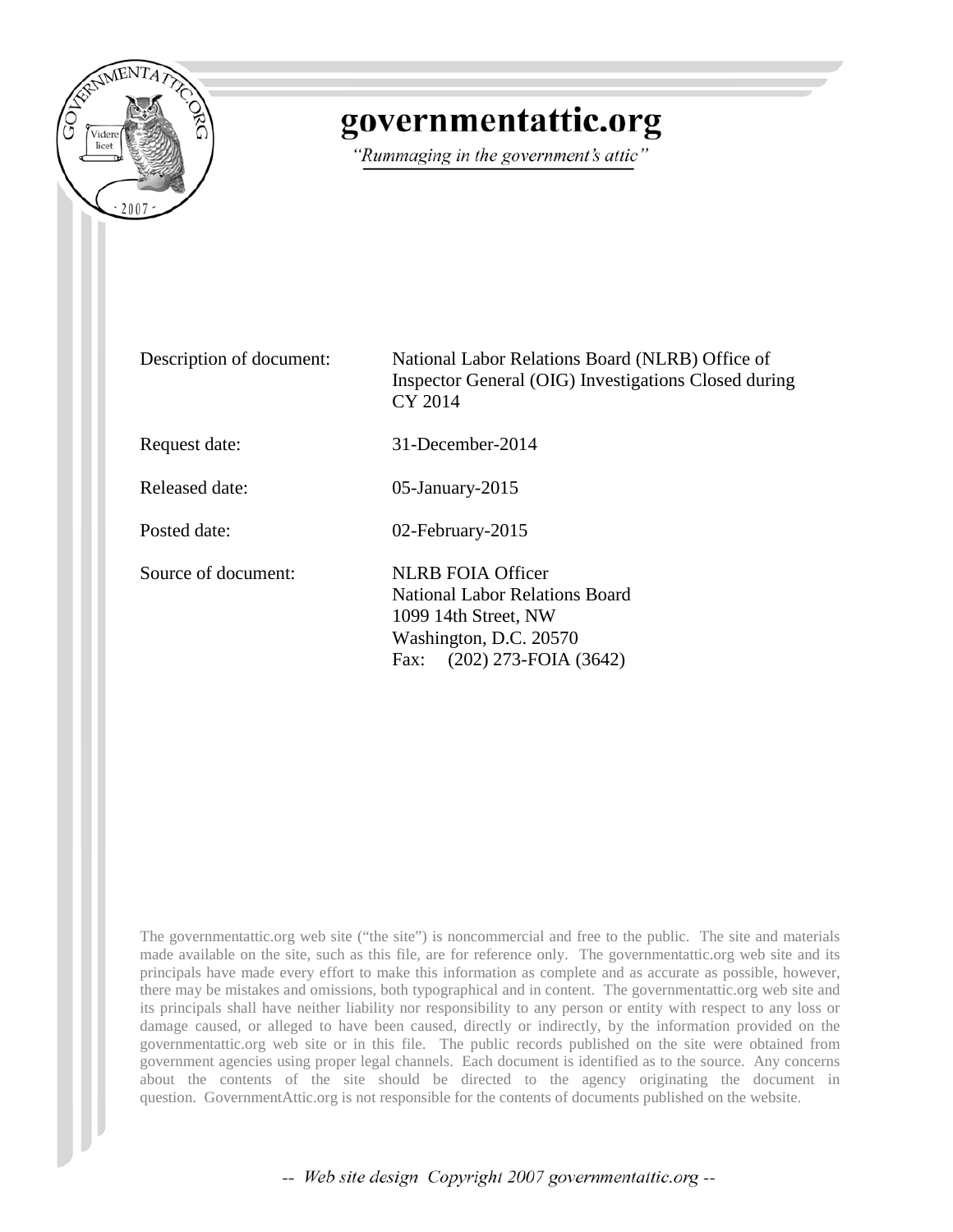

## **United States Government NATIONAL LABOR RELATIONS BOARD**

## **OFFICE OF INSPECTOR GENERAL**

Washington, DC 20570-0001

January 5, 2015

**By** U.S. **Mail and E-mail** 

This letter is in response to your Freedom of Information Act (FOIA), dated December 31, 2014, requesting, "a copy of the list or printout or database listing of IG investigations closed during calendar year 2014." You further request that the National Labor Relations Board Office of Inspector General (NLRB OIG) "take practicable steps to include, at minimum, the case number, title of the investigation, date the investigation was opened, date the investigation was closed, and any other descriptive fields." Finally, you requested the NLRB OIG release "all segregable portions of otherwise exempt records." Your request was assigned FOIA tracking number OIG-2015-002.

As you requested, I am providing a list of NLRB OIG investigations closed during the calendar year 2014 as an enclosure to this correspondence. For each entry, the list provides the case number, date opened, date closed, allegation summary and type of violation. The list does not contain any other "descriptive fields." For the reason stated below, entries for the subject's name have been omitted from the response pursuant to the policies embodied in FOIA Exemptions 6 and 7(C).

Information about individuals referred to the OIG's completed/closed investigations is exempt from disclosure pursuant to FOIA Exemptions 6 and 7(C). See 5 U.S.C. §§ 552(b)(6) and 7(C). Release of information about individuals referred to in such documents would constitute a clearly unwarranted invasion of their personal privacy, and you have made no showing of public interest in the disclosure of such information that would outweigh those privacy rights. See, e.g., Department of Justice v. Reporters Committee, 489 U.S. 749 (1989); Department of the Air Force v. Rose, 425 U.S. 352 (1976).

Because of the limited amount of chargeable time that it took to respond to your request, the applicable fees are waived.

I am responsible for the above determination. You may obtain a review thereof under the provisions of Section  $102.177(c)(2)(v)$  of the NLRB Rules and Regulations by filing an appeal with the Chairman, National Labor Relations Board, 1099 14<sup>th</sup> Street, NW, Washington, D.C. 20570, within 28 calendar days from the date of this letter, such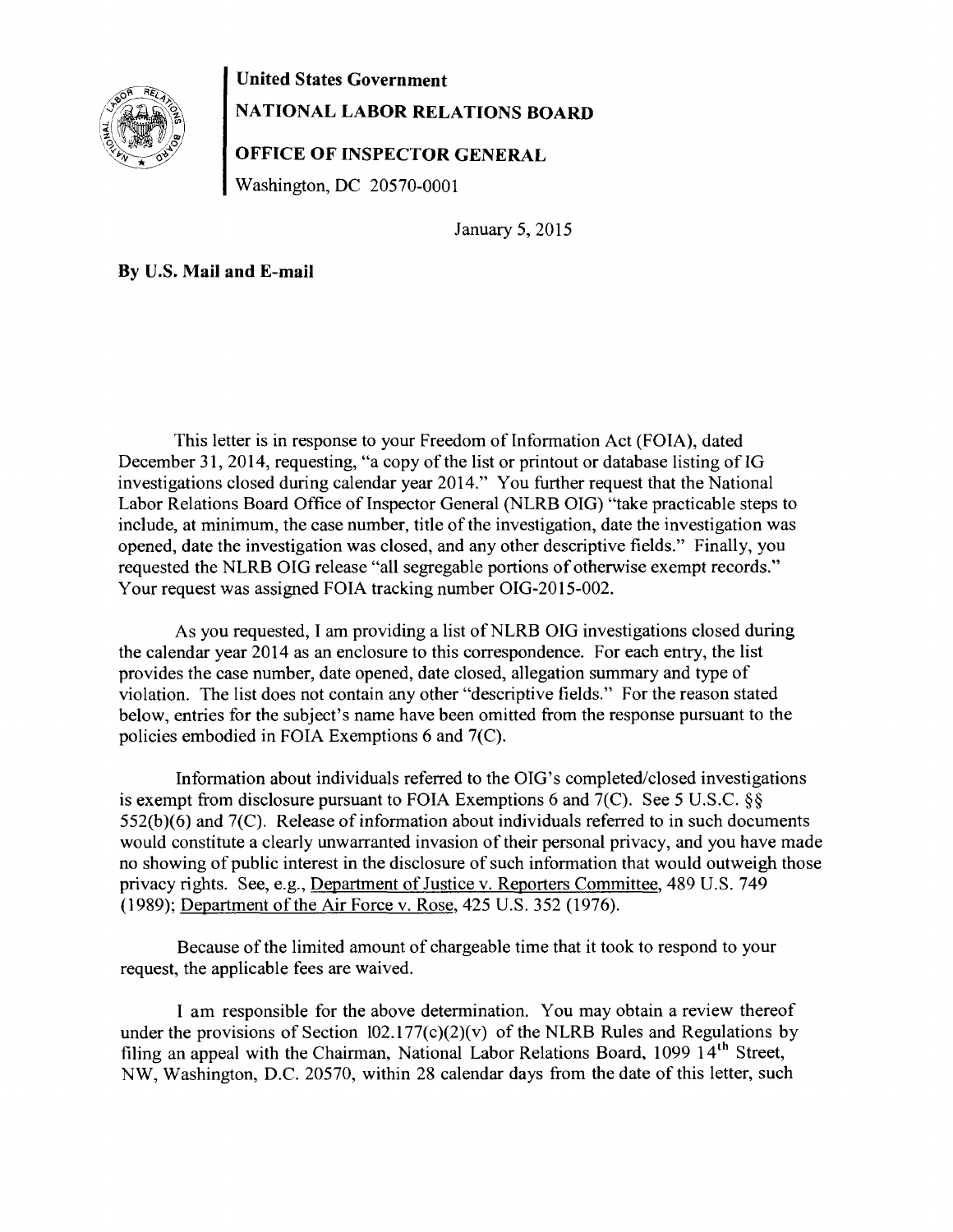Page 2 January 5, 2015

period beginning to run on the calendar day after the date of this letter. Thus, the appeal must be received by the close of business (5:00 p.m.) on February 2, 2015. Any appeal should contain a complete statement of the reasons upon which it is based.

For your information, Congress excluded three discrete categories of law enforcement and national security records from the requirements of the FOIA. See 5 U.S.C. § 552(c). This response is limited to those records that are subject to the requirements of the FOIA. This is a standard notification that is given to all our requesters and should not be taken as an indication that excluded records do, or do not, exist.

If you have any questions, feel free to contact me at (202) 273-1961 or by e-mail at james.tatum@nlrb.gov.

Sincerely,

James E. Tatum, Jr.

Counsel to the Inspector General

ec: NLRB FOIA Officer (w/o encl.)